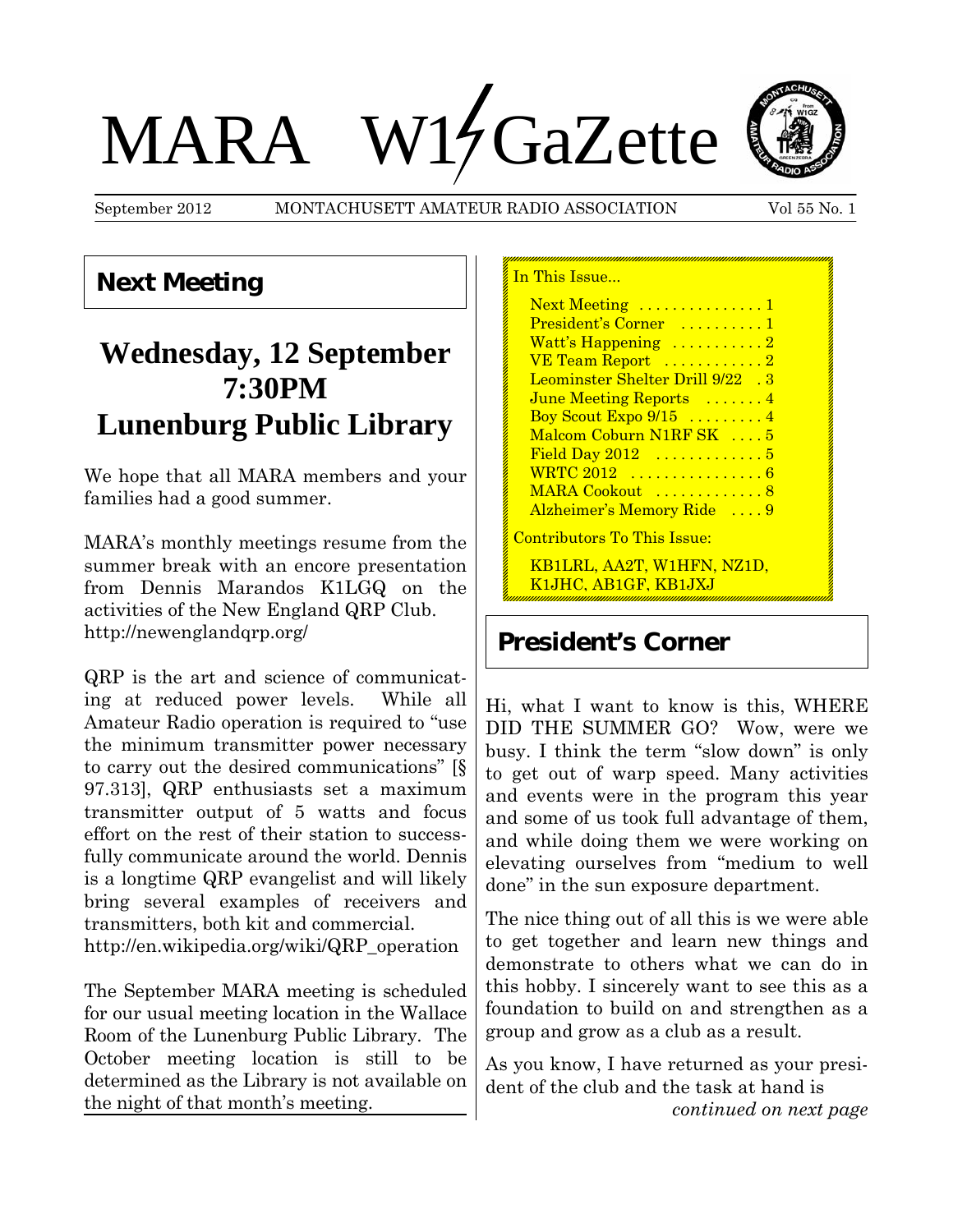# **Watt's Happening**

## **Sundays, 0800 local 5330.5** (ch 1) USB

Western Mass Emergency 60M Net Alternate frequencies are 5346.5 (ch 2), 5366.5 (ch 3), 5371.5 (ch 4), and 5403.5 (ch 5).

## **Sundays, 0830 local 3937**

Western Mass Emergency Net. Alternate frequency is 3942 in case of QRN, QRM, or frequency in-use. Also a good idea to scan up and down 10kHz if you cannot find the net.

**Sundays, 0900 local 145.45-, 145.37-** Montachusett Emergency Net

**Mondays, 2000 local 147.525 simplex** Worcester Emergency Simplex Net

**Tuesdays, 1930 local 145.37-** Templeton Emergency Net

**Wednesdays, 2100 local 28.341** Harvard Repeater Club 10 meter sideband net "Activity Night"

**Nightly, 2100 local 146.97-** Central Mass Traffic Net

**First Monday, 1900 local 3943, 7245** RACES Net

**Sunday 16 September, Cambridge MA** Flea at MIT; third Sunday April to October

**Saturday 29 September, Brookline NH** NE Antique Radio Club

**Fri & Sat, 12 & 13 October, Deerfield NH** NEAR-Fest http://near-fest.com/

**Saturday 3 November, Londonderry NH** Interstate Repeater Society flea market

Additional ham fest and flea market information can be found on the W1GSL New England Area Ham - Electronic Flea Market list at http://www.swapfest.us

# **President's Corner**

### *continued from page one*

going to be challenging. So far I see a little encouragement as I have received some emails from people who want to take the test and join the club. A couple of people stepped up and got them in the right direction and gave them a warm invite. Another foundation to work on! We need to have interesting things to present at the club, and this will be the big challenge. An active club has a wealth of talent that can contribute to club activities and this can help maintain an active interest with newcomer's and keep the spark alive. We cannot let mold grow within. People (not cricket's) can certainly give me suggestions anytime.

We still have a lot of weather left and activities to partake in. Invite someone, demonstrate something, learn something. Like Nike said "Just do it", but do it ham-style! Hope to see you at the meeting.

73, Ray KB1LRL

# **VE Team Report**

The MARA Volunteer Examiner team conducted Amateur Radio licensing exam sessions in June and August for six individuals. One Technician Class, four General Class, and one Extra Class license were earned.

Thanks to Volunteer Examiners Tom K1JHC, Gary K1YTS, Paul KD1YH, John KK1X, Charlie KT1I, Gordon N1MGO, and Ralph KD1SM for holding these sessions.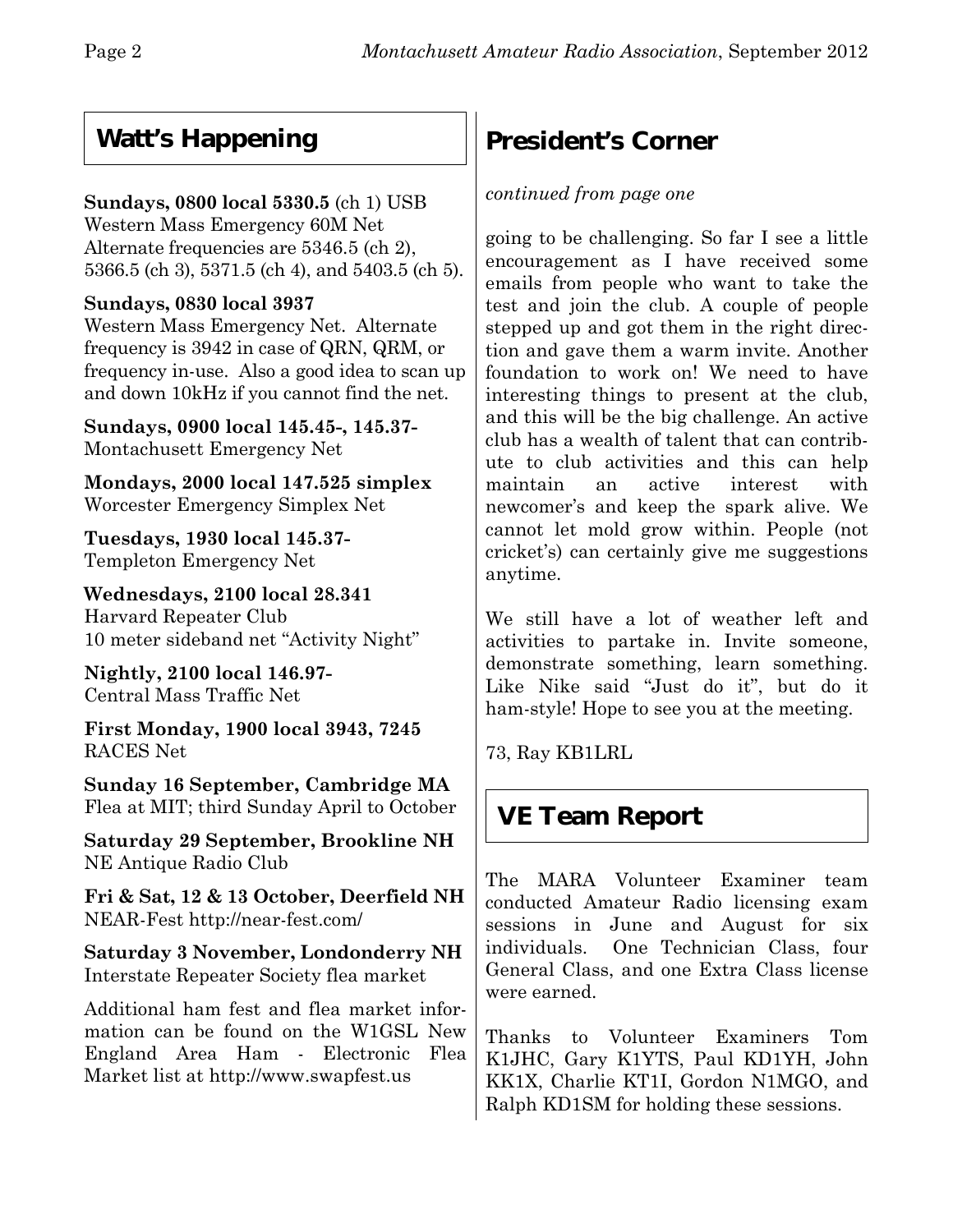# TheMARA W1/GaZette

is published by the Montachusett Amateur Radio Association just prior to the monthly meeting. The newsletter is distributed free to members and friends of Amateur Radio.

Contents copyright © 2012, MARA. Permission to use in other Amateur Radio publications with credit to MARA is hereby granted.

The deadline for materials to appear in the W1/GaZette is noon on the Sunday before the first Wednesday of the month.

#### **NEWSLETTER STAFF:**

| Editors:   | <b>Ralph Swick KD1SM</b>    |
|------------|-----------------------------|
|            | 978-582-7351 kd1sm@arrl.net |
| Webmaster: | Paul Upham KD1YH            |

#### **MEMBERSHIP INFORMATION:**

|                     | Club Secretary: Barry Fox W1HFN                   |                      |
|---------------------|---------------------------------------------------|----------------------|
| <b>Annual Dues:</b> | Regular<br>Family<br><b>Fixed income</b>          | \$25<br>\$30<br>\$15 |
| Meetings:           | 2nd Wednesday, 7:30pm<br><b>September to June</b> |                      |

Mailing address: MARA PO Box 95 Leominster, MA 01453 Web site: http://www.w1gz.org/

#### **OFFICERS:**

| <b>Ray Lajoie KB1LRL</b><br><u>rplajoie@comcast.net</u> | President             |  |
|---------------------------------------------------------|-----------------------|--|
| Tom Antil AB1GF                                         | <b>Vice President</b> |  |
| <b>Barry Fox W1HFN</b><br>foxbw@comcast.net             | <b>Secretary</b>      |  |
| <b>Gordon LaPoint N1MGO</b><br>n1mgo@arrl.net           | Treasurer             |  |
| <b>Charlie Cayen KT1I</b><br>kt1j@arrl.net              | Trustee               |  |
| MARA owns and operates the W1GZ repeater                |                       |  |

MARA owns and operates the W1GZ repeater on 145.45 (CTCSS 74.4) in Fitchburg.

The MARA Volunteer Exam Team schedules sessions for the fourth Wednesday of every month at the Lunenburg Senior Center, 25 Memorial Drive, Lunenburg MA.

The September session is scheduled for 26 September. All levels of examination are available. Candidates should pre-register with Paul KD1YH at 978.597.6535 or phupham@verizon.net.If no candidates have pre-registered by the Saturday prior to the scheduled session the session will be canceled.

## **Leominster Shelter Drill 9/22 ARES Support Request**

On September 22 starting at 8:30am, Leominster Emergency Management will run a shelter drill using one of the local schools. The drill will consist of delivery of equipment using a trailer with facility items such as cots. There will be EMS and safety people on hand as well as a handful of folks that will be evaluating the drill.

Last time we had a drill and an actual event one of the largest issues was communications. Personnel were tied up with duties and would leave the radio or let the battery go dead. This time we need to staff with skill ham operators. The drill should last only until the early afternoon. We are looking to staff from the community as part of the drill.

If we could get 4-5 folks, that would be great and we could in turn have shorter shifts for the volunteers from the ham radio community.

Thanks Jerry AA2T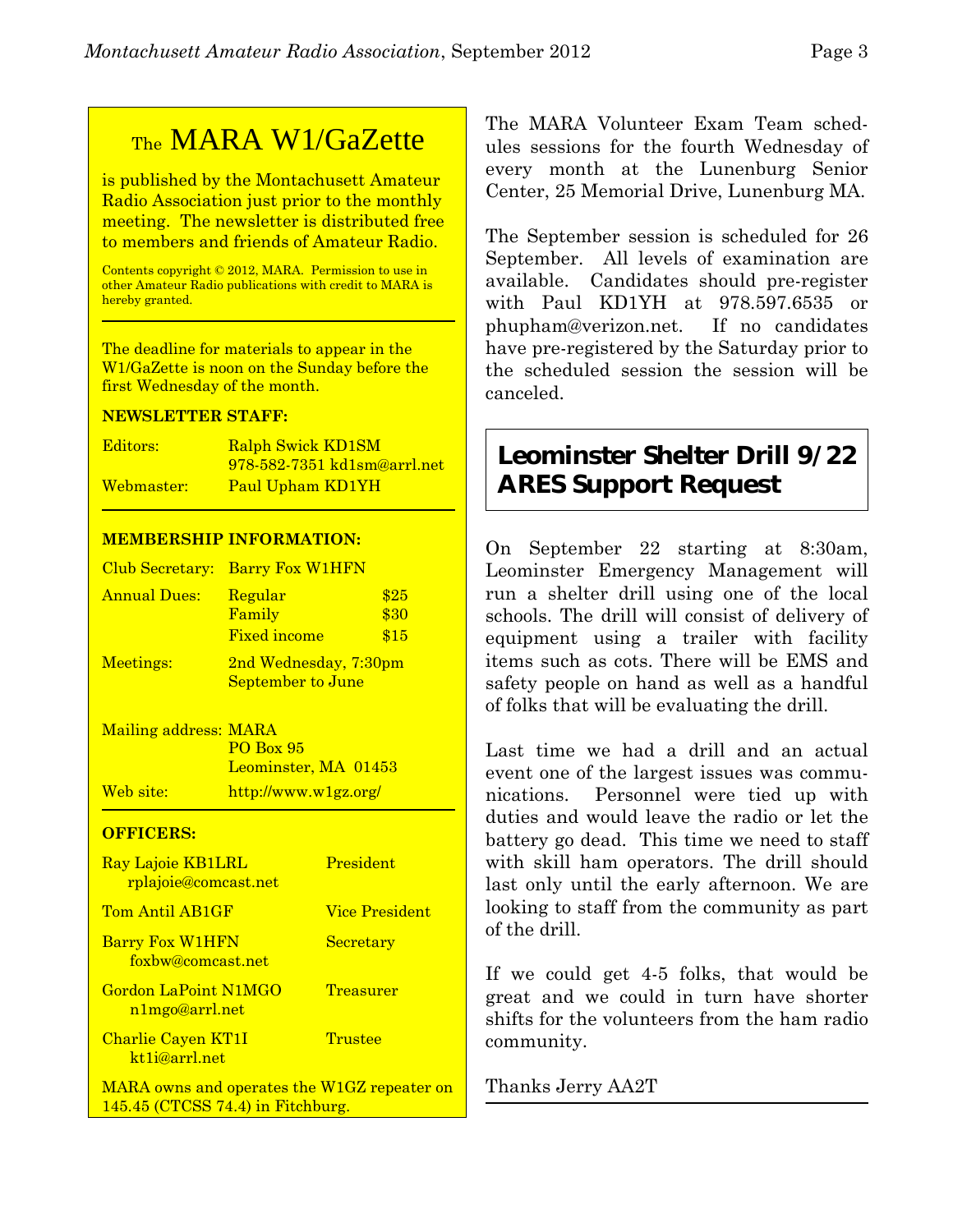# **June Meeting Report**

Minutes of the Montachusett Amateur Radio Association

13 June 2012

The meeting was called to order at 7:30 by Ray KB1LRL. Those in attendance were: Ray KB1LRL, Gary K1YTS, Tom K1JHC, Norm W1BYH, Gordon N1MGO, Paul KD1YH, Tom AB1GF, Ralph KD1SM, Jim AD1L, Giulio KB1TKD and Barry W1HFN. There was no guest speaker.

There was no Treasurer's report, previous months report can be found in the May newsletter. The Treasurer read a letter from the Townsend Lion's Club thanking us for our support of the recent canoe race and enclosing a check for \$30.00 for our general fund. The ARRL QSL sorting director also sent us a \$40.00 ARRL gift certificate in appreciation of our sorting efforts.

Field Day: The permits were acquired 12 June, questions were raised about parking. It is assumed we will use the same area as last year. Gary K1YTS is the porta-potty person and Paul KD1YH will be chef de cuisine.

It was decided that in spite of the low attendance we did have a quorum for elections. Ray, Gordon and Barry volunteered to stay on for another year. Tom AB1GF was nominated to fill the Vice President position vacated by Ed N1EJH. It was proposed that the Secretary cast one vote to elect the slate and was done so.

There was much discussion on the lack of enthusiasm of the club in general. What

can be done to get the interest and participation level raised. Jim AD1L proposed more get-togethers, not just monthly club meetings, maybe to model and build antennas. Attempts were made in the past to interest the local Boy Scout troops, to no avail, maybe that should be tried again. It is basically a general interest club, but there are so many niche segments to the hobby, it is hard to get everyone interested in all subjects.

The Lunenburg town meeting failed to pass a budget override; hence the library may not be a viable meeting place for next year's meetings. Pauline KB1JXJ will contact the library and get more information. Our backup plan is hopefully the Lunenburg Police/Fire Station. Ralph KD1SM to be the liaison person.

A motion to adjourn was made at 8:45, seconded and carried.

Respectfully submitted, Barry W1HFN Secretary MARA

## **Boy Scout Expo 9/15 Volunteers Needed**

We are invited once again to put on a radio demonstration at the Boy Scout expo on September 15 at Carter park in Leominster. I want to see who would be willing to assist in setting up and promoting Amateur radio in our community. Let me know if you can assist in this also.

Ray KB1LRL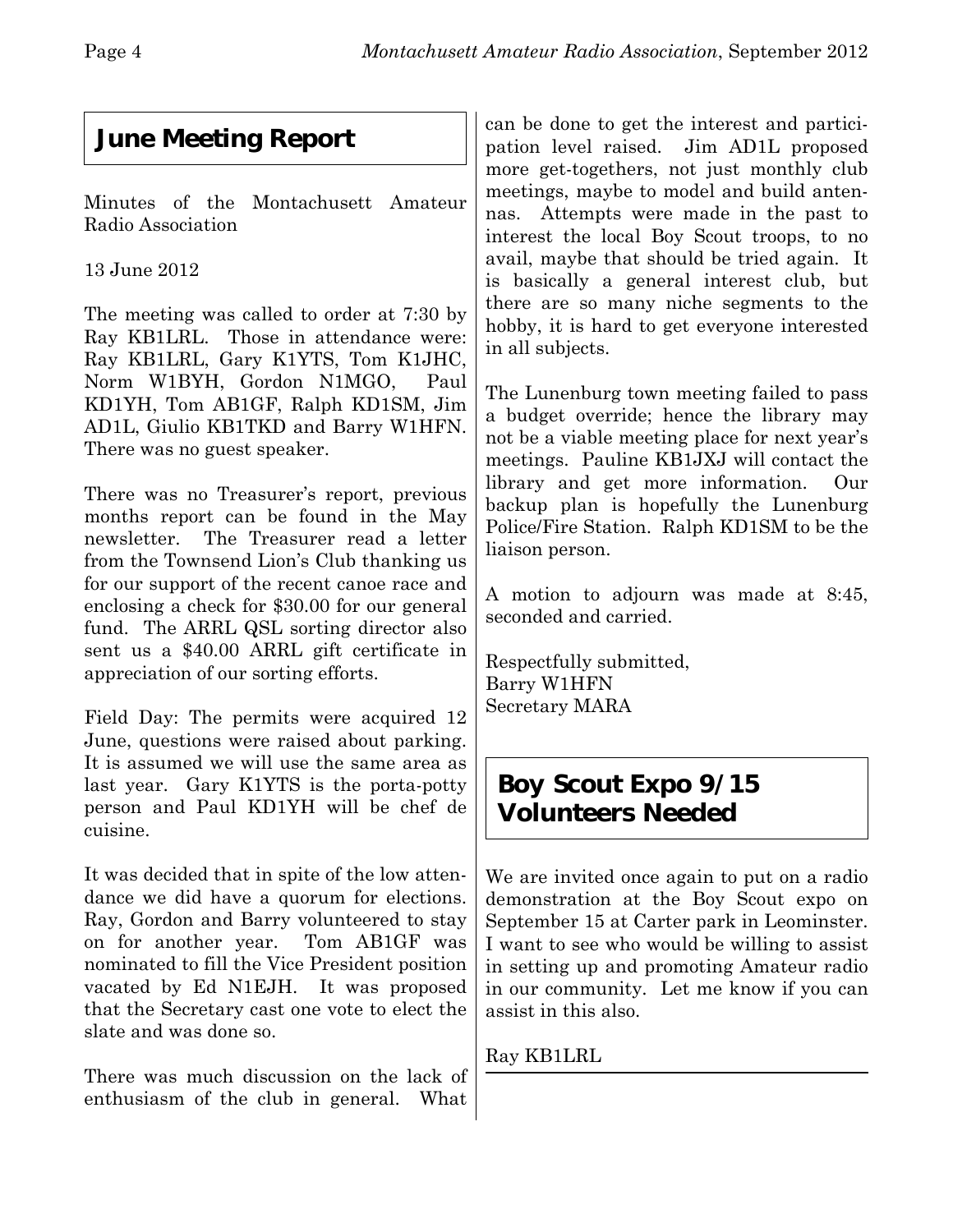## **Malcom Coburn, N1RF SK**

#### de NZ1D

Mal Coburn, N1RF (ex K1DKB) of Ashburnham died August 13, age 76. Mal was a founding member and first Secretary-Treasurer of the Montachusett Repeater Association, Inc., formed in the summer of 1974. A primary purpose of the club was "to operate and maintain a radio repeater." The MRA members put up the first 2 meter repeater in our area, officially licensed on September 27, 1974 as WR1AEK. The repeater, which originally ran with a 1 MHz split on 147.46/146.46, made its first "on air" operation on November 9 of that year when Ellis, W1GUI (SK) made the first contact with the crew at the repeater site. A duplexer was added 4 months later.

Some of our old-timers will remember Mal and the MRA. Many of the MRA's 42 charter members held dual membership in the Montachusett Amateur Radio Club (e.g., Norm W1BYH, was MRA charter member #25). About 1977, about the time that the repeater moved to the current frequency pair, club members started the 2-meter Montachusett Repeater Emergency Net. The two clubs merged in 1980 to form the current Montachusett Amateur Radio Association. After the merger, the name was shortened to the Montachusett Emergency Net. Thus the WR1AEK repeater can claim the distinction of being both the forerunner of our current W1GZ repeater and our Sunday morning net.

Mal was also involved with Bob W1OBU (SK) and his 220 MHz repeater. After the Hi-Par Products company founder Henry Hirvonen W1NEV, of Fitchburg, became SK, Mal took over the Hi-Par antenna product line, focusing primarily on the Musak business.

## **Field Day 2012**

Field Day is an nationwide exercise conducted annually in June to test the ability of Amateur Radio Operators to setup, operate, and stow a full communication post where no facilities (antennas, antenna supports, electricity) exist.

photos de KD1SM



Above: The MARA Field Day site at the summit of Mt. Wachusett. The stations are the arc of vehicles below (to the south of) the new fire watch tower. The fire watch tower opened a few weeks later with a public observation platform on its lower level.



Above: Ray KB1LRL, Tom AB1GF, and Bill NZ1D take some respite from the shade.

*more photos next page*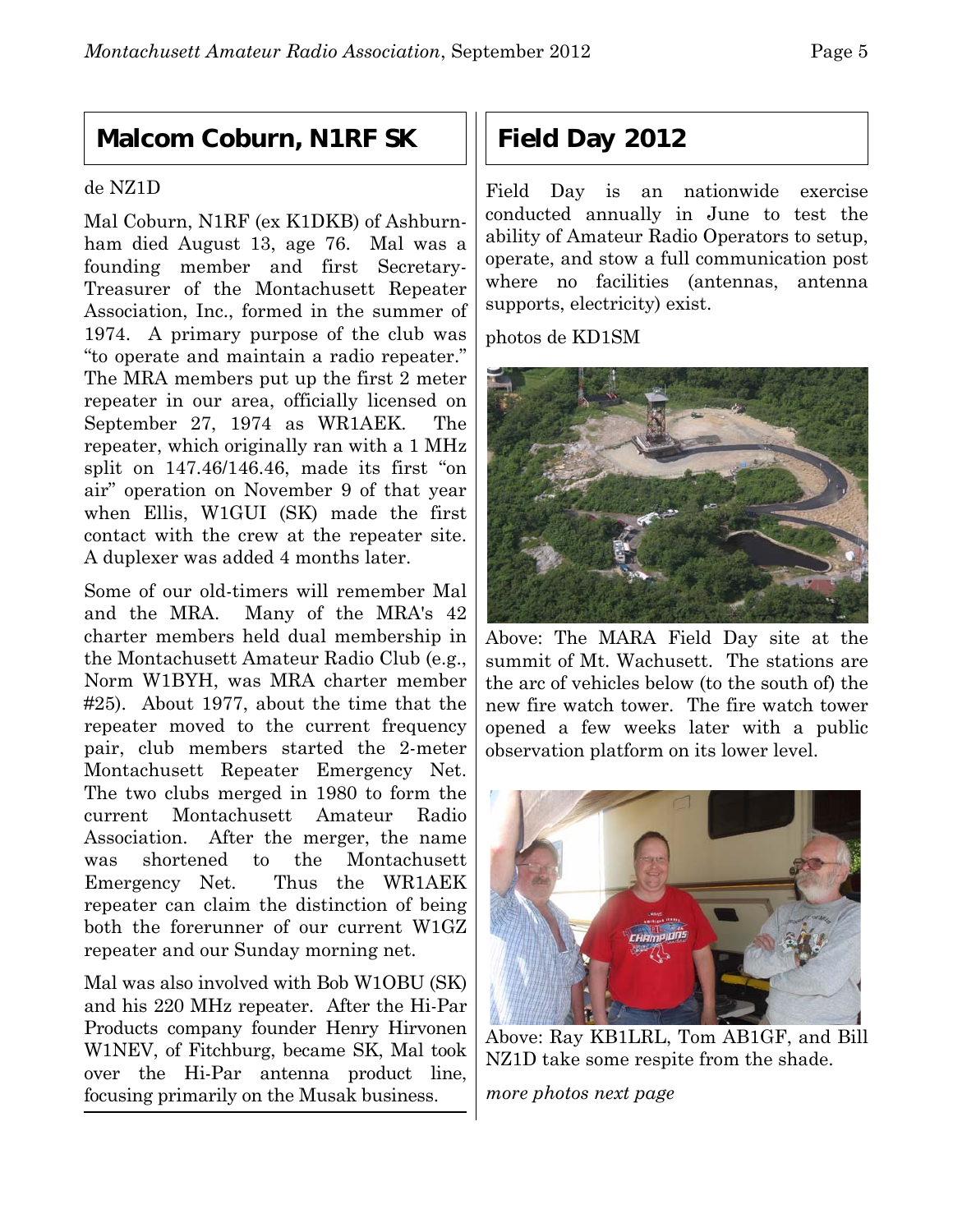Many groups operate from Emergency Operations Centers as well as home stations to test existing communications facilities.

The test consists of exchanging a brief contact with as many other Field Day stations around the country in a 24-hour period from 2pm Saturday to 2pm Sunday.



Above: Nancy KB1KEF makes and logs a contact. Below: Thanks to perspective AB1GF's beam at 20' appears to dwarf the new fire tower.



## **WRTC 2012**

#### de Tom K1JHC

The World Radiosport Team Championship will be held the second weekend of July in 2014. To prepare for this operation many test sites were held around Eastern Massachusetts this year. The MARA group backed a Station near the old bandstand at Sholan Farms. Much preparation was accomplished prior to the test run. First was getting all permits, and insurance. Meetings with Joanne Dinardo, Tom Frenaye, Conservation committee, and Mike Meehan the Farm Manager. Finally the week arrived.

On Friday KB1LRL went to Hudson NH to pick up the material K1JHC and KB1UVP arrived early to lay out the site. At noon Ray pulled up and the truck was unloaded. Tower construction took 6 hours because of poor alignment of the base pins. The generator was started and our operator Al Singer W2KW from NYC checked everything out. Security was kept through the night and the IARU Contest started at Saturday noon for 24 hours. Al operated for 22 hours with the following results

IARU HF World Championship QSOs Band CW Ph zones HQ Mults -------------------------------------------------------- 160: 80: 84 20 15 16 40: 91 39 24 17 20: 300 98 52 40 15: 91 65 39 29 10: 30 15 6 6 -------------------------------------------------------- Totals 596 237 136 108 Total Score =  $665,632$ 

*photos on next page*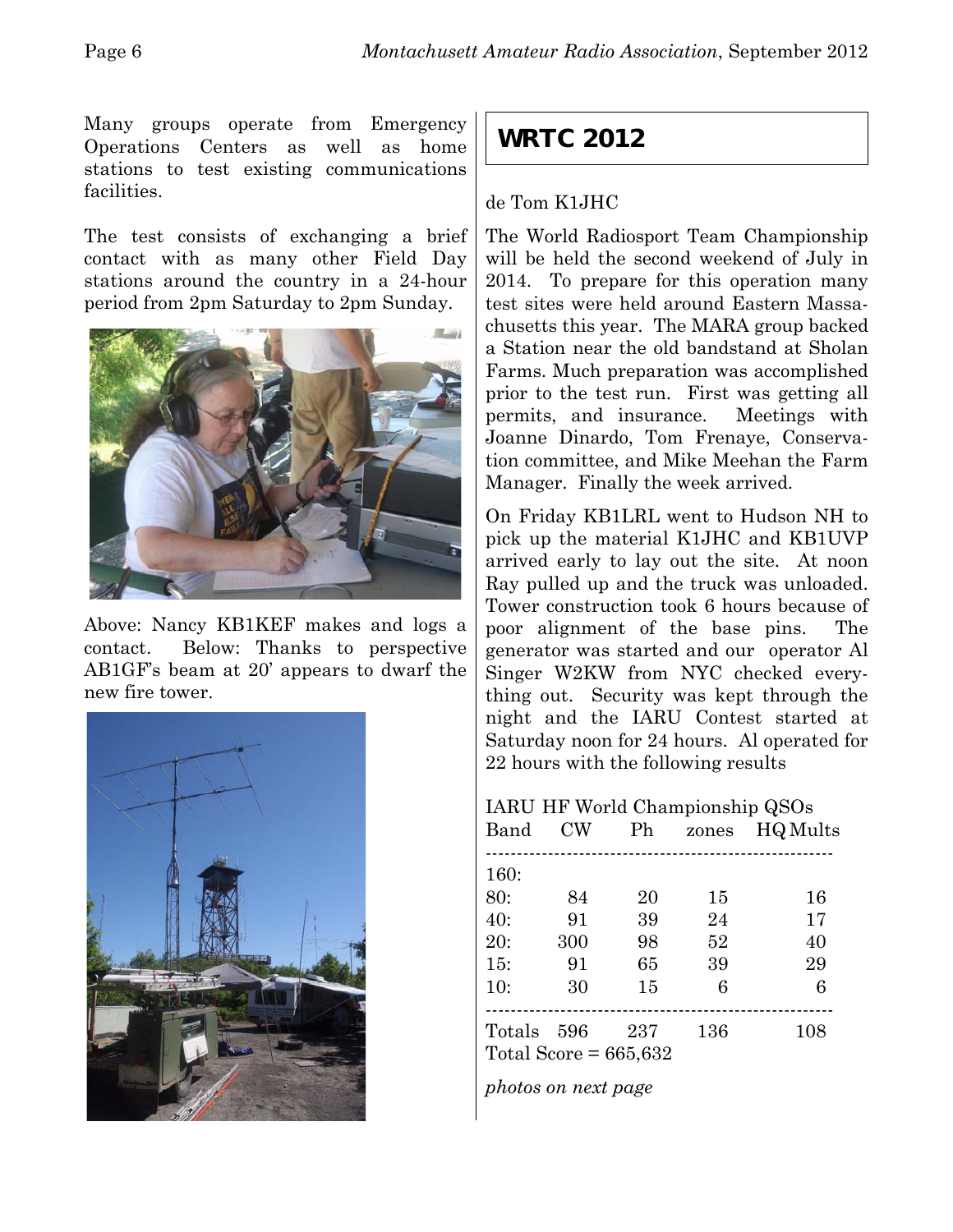

Left: some of the Sholan Farms WRTC 2012 crew; (left to right) Tom K1JHC, Tim KQ1Y, Tom AB1GF, Gary K1YTS, Barry W1HFN, Ray KB1LRL, son of AB1PM, Rick AB1PM

photo courtesy KB1LRL



Above: Gary K1YTS, Ken KB1UVP, and Al N2KW assemble the tower.

photo courtesy KB1LRL



Above: the top of the tower is supported on a ladder while the rotator is installed. photo courtesy AB1GF



The tower is raised using a "falling derrick" method; at left the winch rope goes over the vertical pole and down to the top of the tower. At right the derrick pole is horizontal.

photos courtesy AB1GF

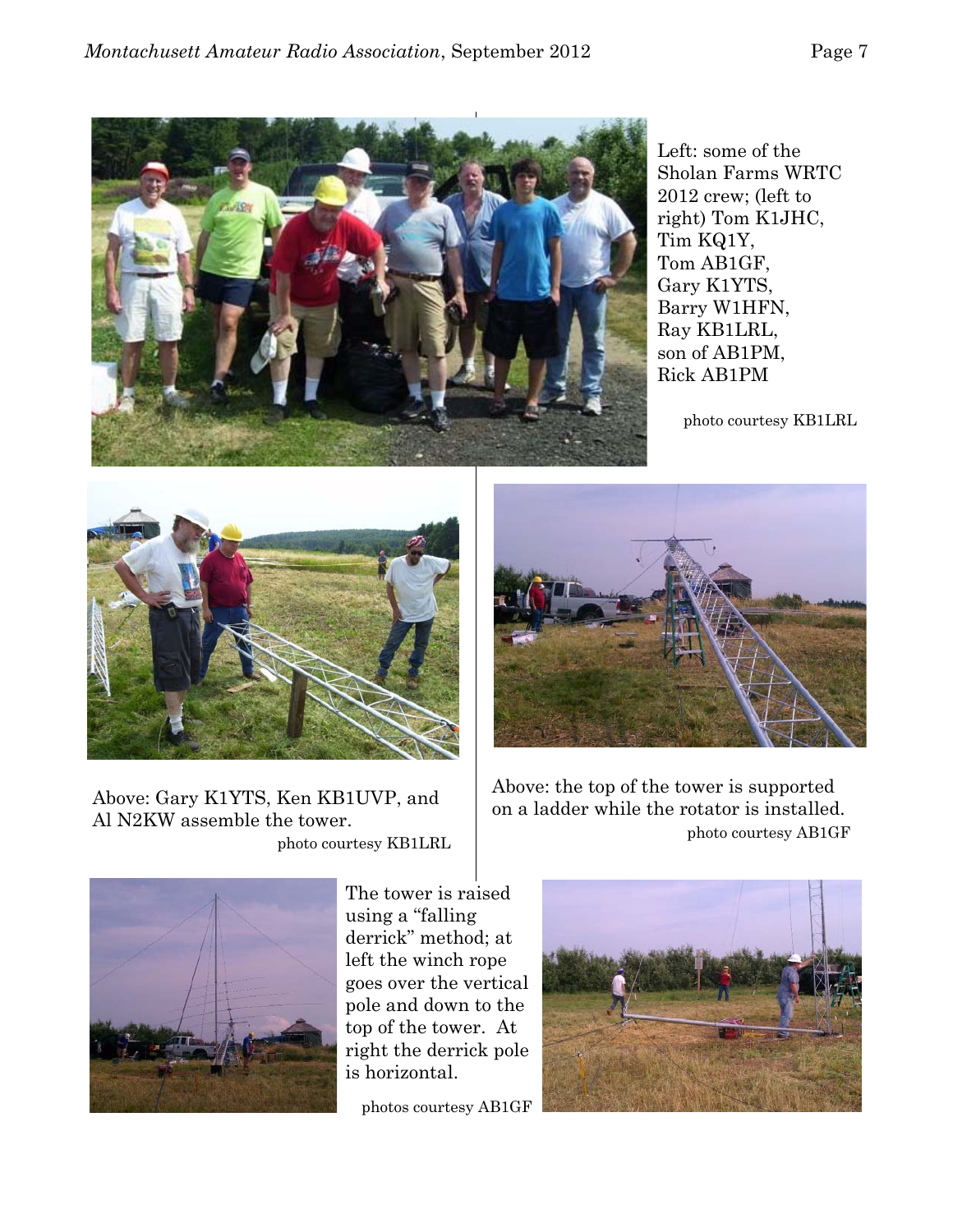## **Cookout**

On Sunday August 19 Paul N1QDX and Mary Ann Doherty hosted the MARA members**'** cookout.





Top: Paul N1QDX at the IR transmitter. Above: Barry W1HFN, MaryAnn, Ray KB1LRL. Below: Nancy KB1KEF, Gary K1YTS, Al KB1TNN, Charlie KT1I photos courtesy KB1JXJ





Above: Paul KD1YH and Patty.

Below: Charlie KT1I, Walt K1CMF, Gary K1YTS, Al KB1TNN

Bottom: Ray KB1LRL, Nancy KB1KEF, Barry W1HFN

> photos courtesy KB1JXJ (top & bottom) and W1HFN (below)



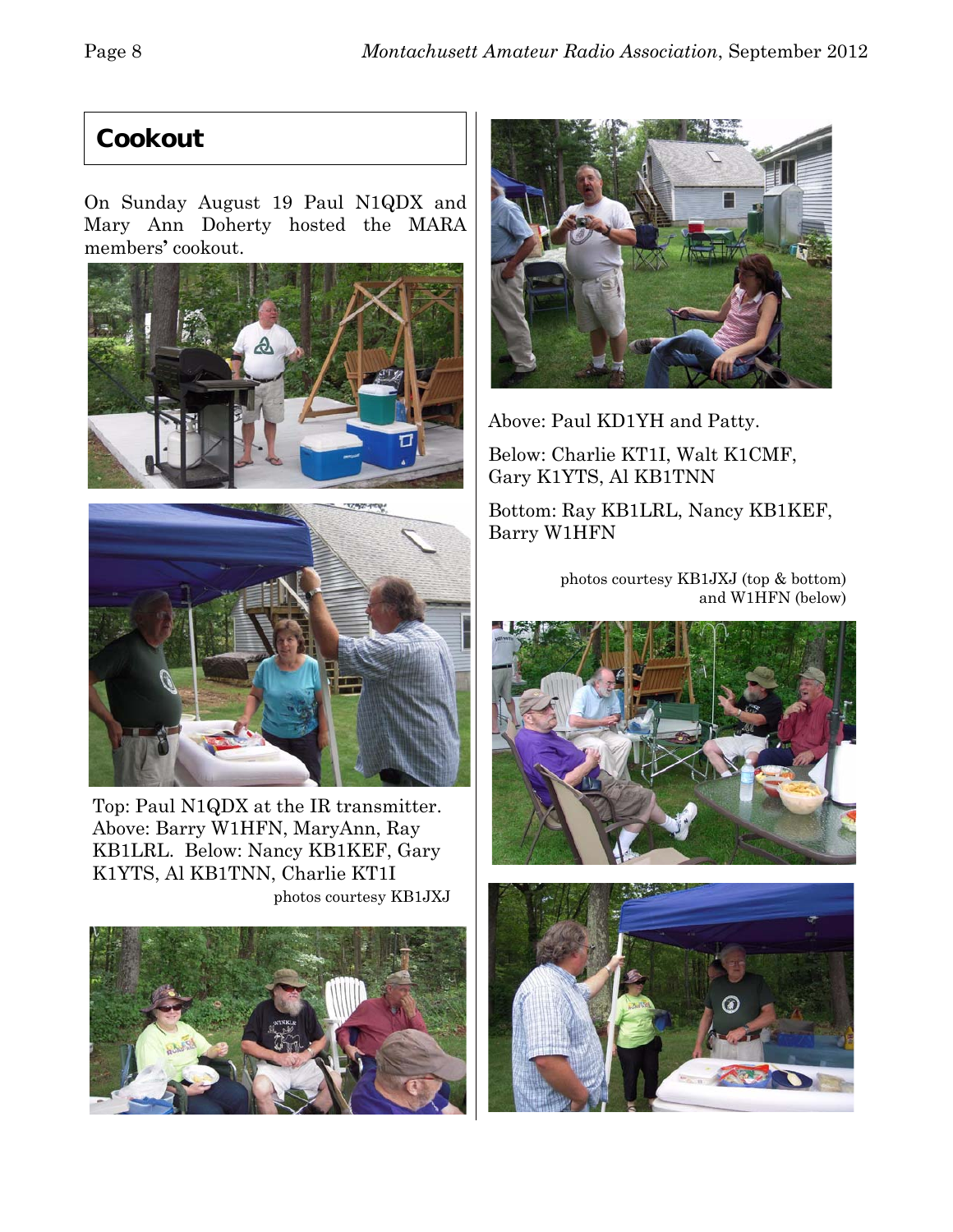## **Memory Ride for Alzheimer's Research**

de Ralph KD1SM

On Saturday July 14 the Massachusetts/ New Hampshire Alzheimer's Association sponsored the 2012 Memory Ride for Alzheimer's Research. More than 400 cyclists rode in the event and raised over \$360,000 for research into this disease.

The event has four different course lengths: 100 miles, 62 miles, 30 miles, and 3 miles. Each course is a loop that starts and finishes on Museum Field at Devens. This is the fourth consecutive year that the event has been based at Devens and for each of the four years the organizers have requested radio communications support from the Amateur Radio community.

MARA members Rick AB1PM, Gary K1YTS, Ray KB1LRL, Ken KB1UVP, John KK1X, and Ralph KD1SM were joined by NVARC members Stan KD1LE, Jim N8VIM, Dan KW2T, Larry KB1ESR, George KB1HFT, Bob AB1CV, plus Chris KB1WKI, and Brett AB1RL to provide communications between six pit stops, six roving support vehicles, and Devens. Repeaters owned and maintained by the Central Massachusetts Amateur Radio Association, Paul Andrews WB1EWS, and Dave Peabody N1MNX were used to provide coverage across the large area from Sterling to Hollis NH.

Supporting events such as this is one of the reasons the FCC grants the Amateur Radio Service so much spectrum. The radio operators who participate in these events are being public ambassadors for the Amateur Radio Service. Many of the cyclists who participate make the additional effort to stop and thank us for our service.

Memory Ride Event Coordinator Angela Floro writes:

Thank you so much for everything this past weekend and please send this along to your operators. It's TRULY appreciated what each and everyone of you do, year after year. Memory Ride wouldn't be the same without you.

We TRULY appreciate you giving up a Saturday during the summer months to help with this event.

Warmly, Angela Floro Development Officer, Special Events Alzheimer's Association, Massachusetts/New Hampshire Chapter



Above: Bob AB1CV, Chris KB1WKI, and Brett AB1RL confer with Stan KD1LE at Net Control

KD1SM photo